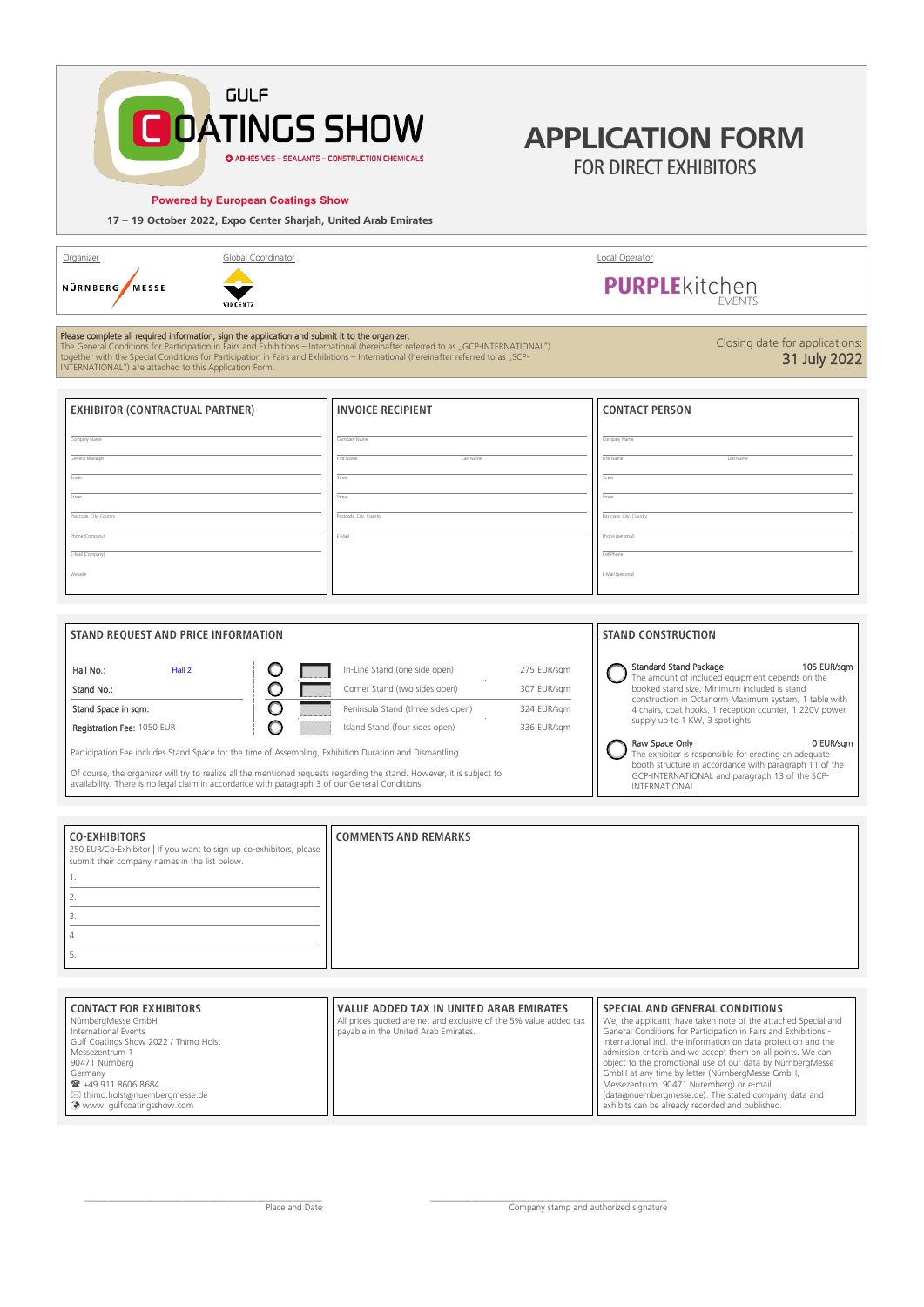## **General Conditions for Participation in Fairs and Exhibitions - International**

(hereinafter referred to as "GCP-INTERNATIONAL") As per August 2021

In case of disagreement, the Special Conditions for Participation in Fairs and Exhibitions-International shall have priority over the General Conditions for Participation in Fairs and Exhibitions-International

#### 1. Application

Applications to exhibit at a fair or exhibition ("EVENT") must be made on the official printed application form, which must be accurately completed and signed in a legally effective manner. Alternatively the application can be effected online by accurately completing and sending the online form and if need be additional confirmation of a link received by e-mail.

Such an application constitutes a contractual offer to NürnbergMesse GmbH ("NM") and cannot be endorsed with conditions and restrictions, particularly with respect to desired stand positions, which do not represent a condition for participation. By signing this form or sending the online form more specifically additional confirmation of a link received by e-mail, the General and Special Conditions for Participation are recognized as binding and included into the contractual offer by the applicant, who is also responsible and liable for adherence to the said conditions by persons employed by him at the event.

#### 2. Admission / Stand space confirmation

Admission of exhibitors and listed exhibits is a matter for the sole discretion of NM, who will confirm same in a written or text form stand space confirmation (e.g. email).

The contract comes into force on confirmation of admission. Reservations or conditions stipulated in the application are invalid without the written confirmation of the NM.

If the content of the confirmation of admission differs significantly from the content of the application form, the contract is concluded in accordance with the confirmation of admission if the exhibitor does not object in writing within two (2) weeks of receipt. A legal entitlement to admission does not exist. If the number of suitable applications received by the NM before the application deadline exceeds the amount of space available, admission will be decided at the discretion of NM. NM is also entitled to limit the listed exhibits.

Admission applies only to the listed exhibits, the exhibitors specified in the stand space confirmation and the space stated therein. Other items than those listed and admitted cannot be exhibited.

An exhibitor who has previously failed to settle his financial obligations to NM or settle them punctually may be excluded from admission.

#### 3. Allotment of space

- 3.1 Allotment of space will be made by NM in accordance with the product groups and arrangement of the event concerned and is subject to the space available. Siting requests made in the application form will be considered as far as possible. Order of receipt of applications will not be the sole deciding factor for allotment of space.
- 3.2 NM is entitled, if necessary, to alter the size, shape and position of the allotted space. He will notify exhibitors of the necessity for such alteration immediately and, if possible, offer a comparable space elsewhere in the exhibition.

If this entails an alteration in the stand rental, reimbursement or additional payment shall result. Exhibitors are entitled to withdraw their application within 2 weeks of receipt of such notification.

- 3.3 Exhibitors must accept that the location of other stands at the beginning of the fair or exhibition may have altered since the time of admission; no claim may be made on account of such alterations.
- 3.4 Exchanging the allotted space with that of another exhibitor or transfer to a third party, even only in part, is not allowed without the permission of NM.

#### 4. Joint exhibitors

Stand spaces are hired only as complete spaces and only to one contractual partner. Exceptions may be made to this rule, if necessary. If several exhibitors wish to share a stand space, they must name a representative in their application form who is authorized to act on their behalf in negotiations with NM.

#### 5. Co-exhibitors

- The use of the stand space by another company with its own products and personnel (hereinafter referred to as "CO-EXHIBITOR") requires a separate application and admission by NM. Admission of one or more co-exhibitors is subject to a special fee. 5.2 Responsibility for ensuring that co-exhibitors fulfil all their commitments shall rest
- with the principal exhibitor, if applicable, in addition to the co-exhibitor.

#### 6. Stand rental fee, lien

Stand rentals and terms of payment are shown in the SPECIAL CONDITIONS FOR PARTICIPATION (SCP) - INTERNATIONAL. Payment of the stand rental must be made in accordance with the dates laid down before the allotted space may be occupied. Complaints about the invoice can only be considered if they are submitted within 14 days of invoicing. NM is entitled to exercise its right of lien and sell any distrained property on the open market after written notice of intention. No liability will be accepted for damage to seized items unless deliberate or caused by gross negligence.

## **NÜRNBERG** MESSE

#### 7. Withdrawal of application, cancellation of part of stand space

In case the exhibitor withdraws his application, cancels part of the stand space or does not participate in the event, NM is entitled to use the hired stand space or the cancelled part of the space for other purposes and re-let to third parties. The exhibitor shall remain obliged to pay cancellation fees on the value of the ordered stand rental fee as set out in clause 6. In detail, reference is made to SCP-INTERNATIONAL.

#### 8. Cancellation of admission

NM may cancel confirmation of admission and re-let the space elsewhere in the following cases:

- The stand is obviously not occupied by the exhibitor in good time before the event (specified in SCP-INTERNATIONAL).
- The exhibitor fails to pay the stand rental fee at the agreed time and allows a period of grace granted by NM to laps without result.
- An application to commence insolvency proceedings against the exhibitor's assets is lodged or rejected for lack of assets, or insolvency proceedings have already been commenced.
- The conditions for stand space confirmation are no longer fulfilled by the registered exhibitor or NM receives knowledge of grounds which would have justified exclusion if they had been disclosed earlier
- The exhibitor infracts NM's site regulations.

NM reserves the right to assert claims for damages in such cases. The exhibitor has no entitlement to claim damages.

#### 9. Cancellation of rental exhibition stands and other services

Once admission has been confirmed, the exhibitor must pay charges even if he withdraws his application or does not exhibit. NM also reserve the right to assert claims for damages.

If the exhibitor cancels the order for rental exhibition stands and/or other services, a cancellation fee is payable. In detail, reference is made to SCP-INTERNATIONAL. The exhibitor retains the right to prove that the requested compensation for costs incurred is too high.

#### 10. Exclusion of exhibits

NM and any trade show co-organizer are entitled to demand the removal of items which have not been listed in the application form or prove to be dangerous, a cause of annoyance or otherwise unsuitable, or which can be proved to be a violation of industrial property rights. If this demand is not complied with, the said items will be removed by NM or the trade show co-organizer at the expense of the exhibitor. If a violation of industrial property rights by an exhibitor is proved (e.g. on the grounds of a valid court ruling against the exhibitor), NM may exclude the exhibitor from participating in a subsequent event.

#### 11. Stand assembly, equipment and design

Stands must conform to the overall layout of the event. NM reserves the right to forbid the erection of stands which are in this respect unsuitable or inadequate or to alter them at the exhibitor's expense. Stands must be properly equipped and manned by qualified personnel at the specified times for the entire duration of the event. Stand fitting must be completed at the latest by the end of the period allowed for stand assembly and stands cleared of any packing materials. Removal of exhibits or dismantling of stands before the end of the event is not permitted. Names and addresses of exhibitors must be clearly displayed on the stands. In case of discrepancies, the SCP-INTERNATIONAL prevail over the GCP-INTERNATIONAL. The approval of NM is needed if stand constructions exceed the specified height limits for stands. Consent is also needed for particularly heavy exhibits. Fixing to the hall floor is not permitted. After the official closing of the event or after a measure according to 12.1 or 12.3 was taken that did not involve a continuation of the event, basic items, insofar as these have been provided by NM, must be returned undamaged and in their original condition. Damage caused through negligence or not immediately notified at the time of occurrence must be indemnified by the exhibitor. Exhibits which still remain on the stands after the end of the period allowed for dismantling may be removed and stored at the exhibitor's own expense.

#### 12. Cancellation, change of place or time, interruption, closure of the event

12.1 After contract formation, the organiser may cancel the event in full or in part, change the location or time, or shorten, discontinue, interrupt or close the event if it is impossible to hold the event at the event location and/or at the event time in full or in part (according to Section 275 (1) - (3) German Civil Code (BGB)) or if there is a valid reason and the organiser or its vicarious agents are not responsible for the valid reason.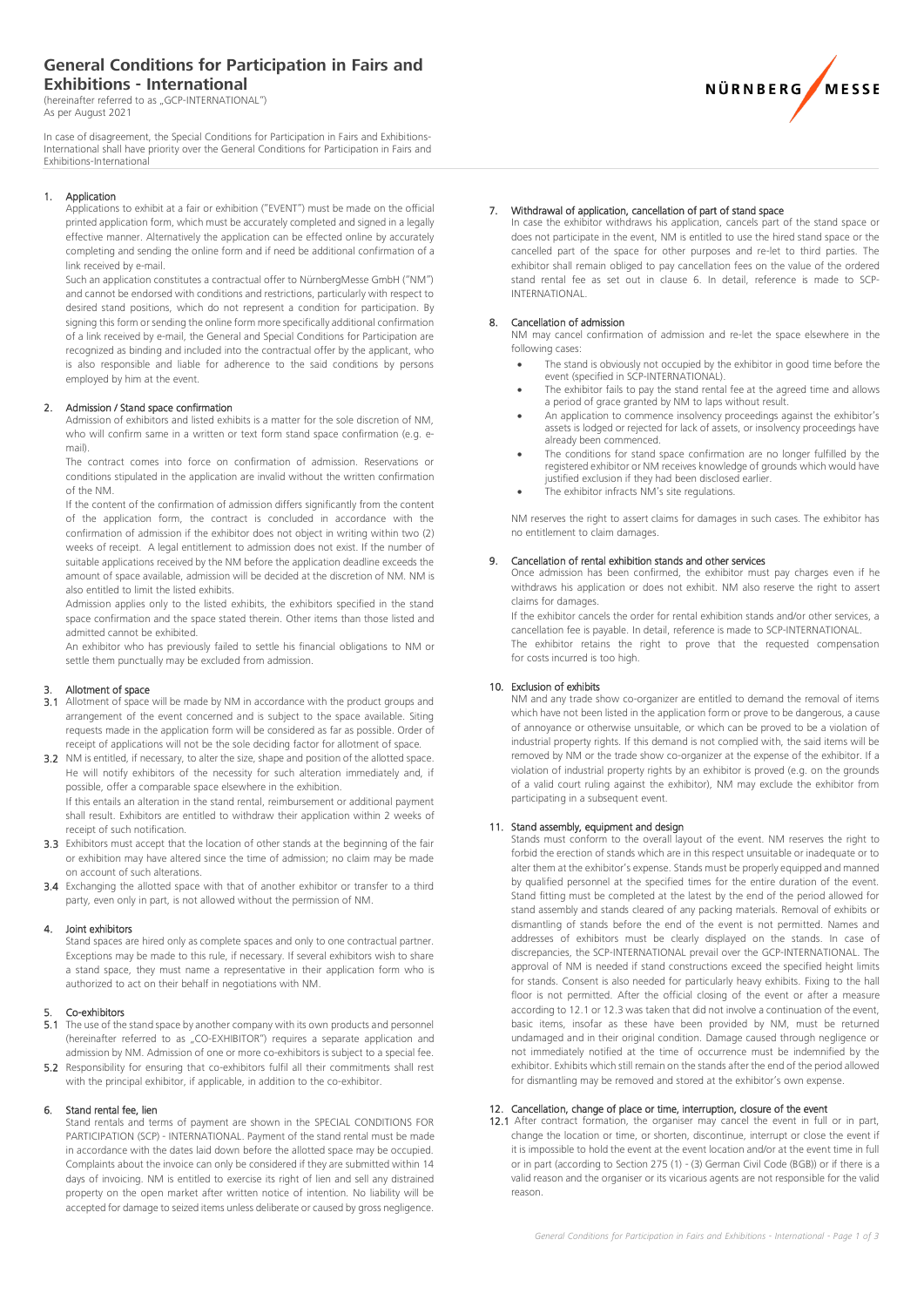### **General Conditions for Participation in Fairs and Exhibitions - International**

(hereinafter referred to as "GCP-INTERNATIONAL") As per August 2021

In case of disagreement, the Special Conditions for Participation in Fairs and Exhibitions-International shall have priority over the General Conditions for Participation in Fairs and Exhibitions-International

#### 12.2 A valid reason within the meaning of Section 12.1, exists

- when there are sufficient indications that holding or continuing the event would entail an unacceptable, concrete risk to life, limb or health, or

- when there are sufficient indications that holding or continuing the event would entail a concrete risk of considerable property damage, or

- if holding or continuing the event would be considerably impaired in full or in part or if such a considerable impairment is likely by reason of a natural event, epidemic, terror risk or attack, labour dispute, power outage, unexpected limitation of the usability of the event space due to official orders, official recommendations or restrictions or force majeure. A considerable impairment exists when the event cannot be held as planned and for that reason the purpose of the event for visitors, exhibitors and organisers cannot be achieved or only with significant restrictions.

- 12.3 After contract formation, moreover, the organiser may also cancel the event up to eight weeks before the start of the event if more than 60% of rented space compared to the registration status at the time of general distribution of approvals/stand area confirmations is eliminated due to the refusal or cancellation of other exhibitors, so that the event can no longer represent significant parts of the industry and therefore the purpose of the event for visitors, exhibitors and organisers cannot be achieved or only with significant restrictions.
- 12.4 The organiser shall decide at its reasonable discretion whether a measure will be taken and what measure will be taken according to Section 12.1 or 12.3, also in consideration of the legitimate interests of visitors and exhibitors. If holding the event is completely impossible in accordance with Section 275 BGB, the organiser shall likewise always be entitled to cancel the event.
- 12.5 The organiser shall be obligated to immediately inform the affected exhibitors of a measure according to Sections 12.1 or 12.3.
- 12.6 If the event is cancelled before it begins according to Sections 12.1 or 12.3, the organiser and the exhibitor shall be released from their reciprocal contractual performance obligations. Any already paid stand rent and the remuneration for services agreed between the organiser and the exhibitor shall be refunded to the exhibitor.
- 12.7 If the event is discontinued, interrupted, shortened or closed after it has begun according to Section 12.1, the organiser shall be released from its contractual performance obligation from this time onward or for the period of interuption. The stand rent shall be reduced in the ratio of the discontinued event duration to the planned total duration of the event. Reduction of stand rent shall be excluded in the event of an immaterial shortening or interruption of the event of up to 15% of the event duration. Any overpaid stand rent shall be refunded to the exhibitor. Insofar as services agreed between the exhibitor and the organiser can no longer be provided due to the measure according to Article 12.7 sentence 1 (e.g. discontinuation) or insofar as the provision of the not yet provided portions of services has become pointless as a result of the measure, the exhibitor shall only owe the remuneration attributable to the provided portion of the services. In case of an impossibility for which the organiser or one of its vicarious agents is responsible, the organiser shall not be entitled to the remuneration insofar as the exhibitor has no interest in the already provided portion of the service. Any overpayment of remuneration shall be refunded to the exhibitor. The exhibitor shall owe the full remuneration for the service of individual stand construction as soon as the stand construction is completed.
- 12.8 If the event is shortened or if the place or time of the event is changed before it begins according to Section 12.1, the new location or new time of the event shall be deemed to have been contractually agreed with the exhibitor if the exhibitor does not object in text form to the organiser immediately, but at the latest within 14 days after notification of the change or shortening. If the exhibitor objects on time, Section 12.6 shall apply accordingly. If the exhibitor does not object, the services agreed between the exhibitor and the organiser shall also be performed at the new date.
- 12.9 If the event is cancelled, discontinued, interrupted, shortened, the location or time of the event is changed or the event is closed only partially (e.g. in relation to a certain hall), the legal consequences of Sections 12.6 to 12.8 shall only apply in relation to the exhibitors directly affected by the measure according to Section 12.1. The exhibitors in those parts of the event that are held without changes shall still be obligated to pay the full stand rent.
- 12.10 The exhibitor may not assert claims for damages or claims for reimbursement of expenses on the basis of a measure according to Sections 12.1 or 12.3; claims of the exhibitor based on impossibility according to Section 275 BGB for which the organiser or one of its vicarious agents is responsible remain unaffected by this – although subject to the limitations of Section 19.
- 12.11 Any further rights of the organiser based on frustration of contract according to Section 313 BGB remain unaffected by this Section 12.

#### 13. Assembly and dismantling passes, exhibitor passes

Passes for exhibitors and workmen employed during the period of stand construction and dismantling will be issued to the applicant, if applicable. In detail, reference is made to SCP-INTERNATIONAL.

#### 14. Advertising

Advertising of all kinds is allowed only within the stand space rented by the exhibitor for his own firm and only for products and/or services produced or distributed by him, insofar as these have been listed in the application form and admitted. The use of apparatus and equipment to achieve an increased advertising effect by optical and/or acoustic means requires the prior written consent of NM. Advertising outside the stand space rented by the exhibitor is only possible as part of the advertising and sponsoring measures offered by NM and approved by the trade show co-organizer. Advertising of a political nature is forbidden.

#### 15. Photographs, drawings, films

NM and the trade show co-organizer are entitled to have photographs, drawings, videos and films made of the event, exhibits and exhibition constructions and stands and to use these for publicity or press purposes without exhibitors being able to object for any reason. This also applies to photographs produced directly by the press or television with the consent of NM and trade show co-organizer. For photographs, drawings and films of stands against payment, exhibitors must only use service contractors authorized by NM and the trade show co-organizer and in possession of a relevant permit. Only these service contractors may be commissioned before or after the official daily opening hours. Other service contractors are not admitted during these hours. Exhibitors are not permitted to produce photographs, drawings, videos and films of the stands and exhibits of other exhibitors.

#### 16. Direct selling

Direct selling is not allowed unless expressly permitted by the SCP-INTERNATIONAL, in which case objects for sale must be marked clearly with their prices. Exhibitors are responsible for ensuring that they obtain the necessary permits from the relevant trade and health authorities and comply with regulations.

#### 17. Cleaning

NM is responsible for general cleaning of the grounds and hall passages. Stand cleaning is the responsibility of exhibitors and must be completed daily before the opening of the event. exhibitors have to use the service contractor engaged by NM for stand cleaning.

#### 18. Supervision

NM will arrange general supervision in the exhibition center. This shall not affect the liability provisions of item 19. Exhibitors are strongly recommended to make their own arrangements for the security of their stands and exhibition items and effect appropriate insurance cover. Valuable items which can be easily removed should be locked away out of the opening hours. Additional stand supervision is available at the exhibitor's own expense by using the service contractor engaged by NM.

#### 19. Liability, insurance, accident prevention

19.1 NM bears unlimited liability only in cases of intent or gross negligence and for damages due to loss of life, bodily injury or damage to health. In all other cases NM shall be liable only

- in the event of a breach of cardinal obligations. Cardinal obligations are obligations of fundamental importance for the proper execution of the contract and which the EXHIBITOR can expect to be regularly fulfilled;
- if NM is legally obliged to take out liability insurance cover or this is usually the case;
- if NM has claimed a special degree of trust or occupies a qualified position of trust.

In these cases, however, NM is only liable for typical foreseeable damage (hence not usually liable for consequential damage) and then only up to a limit of EUR 100,000 for each case of damage. The liability limitation applies only to businessmen, juristic persons under public law and special public assets. Moreover, liability due to slight or ordinary negligence is excluded. This liability limitation also applies to the conduct of NM's performing and vicarious agents.

- 19.2 The exhibitor/co-exhibitor or joint exhibitor is liable for any damage to persons or objects caused culpably by himself, his employees, his representatives or his exhibits and equipment.
- 19.3 The exhibitor is fundamentally obligated to obtain adequate insurance protection itself. It is recommended that the exhibitor take out exhibition insurance to cover the transport and sojourn risk. Such insurance can be arranged by the organiser under a framework agreement.
- 19.4 The exhibitor is obliged to fit the exhibited machinery and equipment with safety devices complying with the accident prevention rules of the appropriate professional

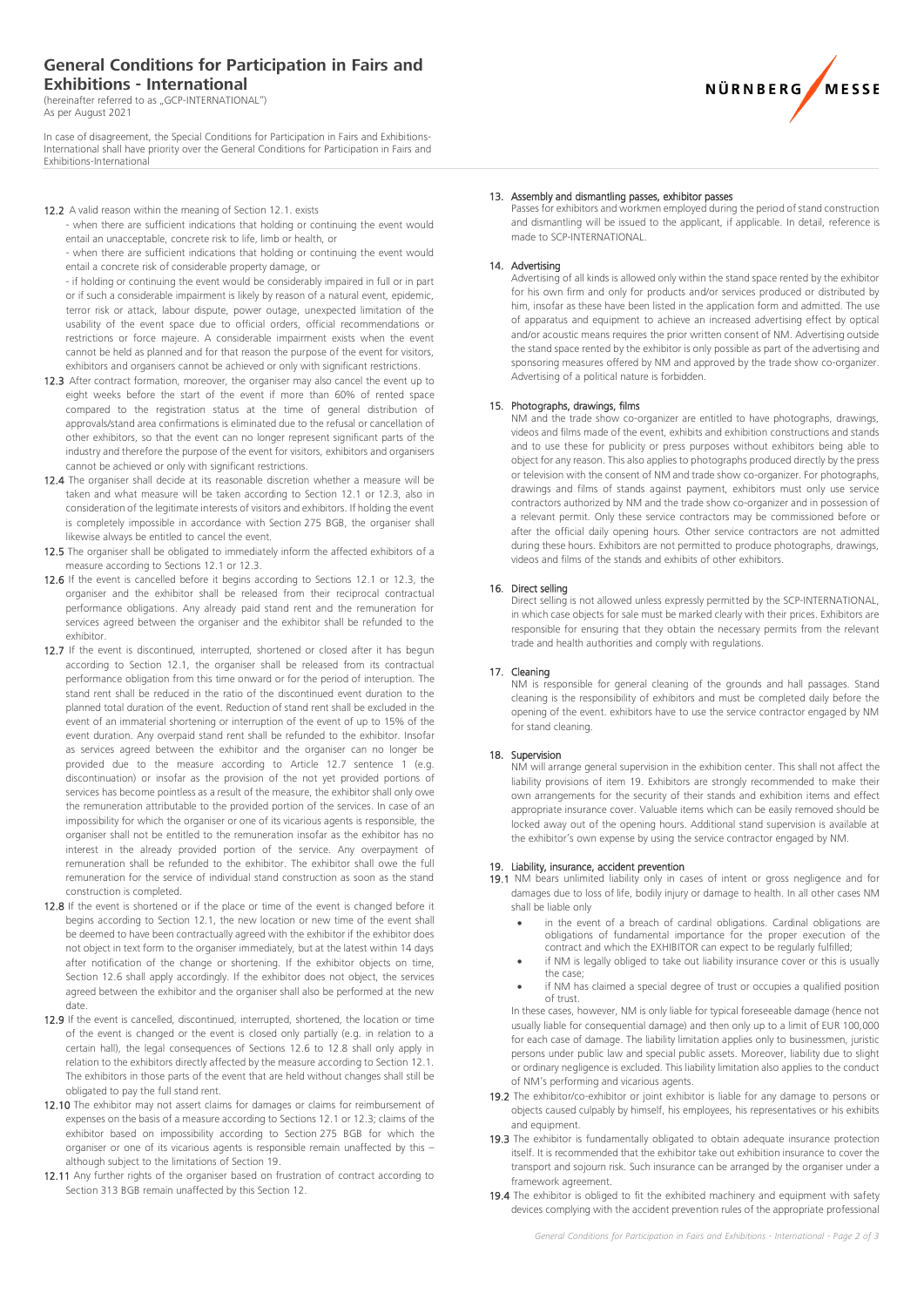### **General Conditions for Participation in Fairs and Exhibitions - International**

(hereinafter referred to as "GCP-INTERNATIONAL") As per August 2021

In case of disagreement, the Special Conditions for Participation in Fairs and Exhibitions-International shall have priority over the General Conditions for Participation in Fairs and Exhibitions-International

associations. NM is entitled to prohibit the event or operation of machinery and/or equipment at its discretion.

#### 20. Protection of industrial property rights

Protection of copyright or other patent rights of exhibits is the responsibility of the exhibitor. A six-months period of protection from the beginning of an event by reason of the law relating to the protection of inventions, samples and trade marks of 18 March 1904 (RGBl. page 141) only takes effect if the Federal Minister of Justice has published a relevant announcement in the Bundesgesetzblatt (Federal Law Gazette) for the event concerned (see SCP-INTERNATIONAL, exhibition priority).

#### 21. Site regulations, contraventions

Exhibitors agree to accept the site regulations during the event in all parts of the exhibition center. The instructions of NM's and trade show co-organizer's employees, who possess official identity cards, must be complied with. Contraventions of the GCP-INTERNATIONAL and SCP-INTERNATIONAL or instructions within the framework of the site regulations shall entitle the organizer and/or trade show co-organizer, if such contraventions continue after warning, to immediate closure of the stand at the exhibitor's own risk and expense and without claim to compensation.

### 22. Place of fulfilment and jurisdiction

The place of fulfillment is Nuremberg, Germany. The same applies to the place of jurisdiction when the exhibitor is a merchant in his own right or a juristic person under public law or does not have a general inland place of jurisdiction. NM is also entitled to take legal proceedings against the applicant at the applicant's general place of jurisdiction.

#### 23. Data protection notice

Personal data will be processed by the organizer as the controller within the meaning of data protection law, and where applicable by our service partners, with due regard to the data protection regulations applicable to the support and information provided to customers and interested parties and the performance of the offered services (legal basis: Art. 6 para. 1 letter b EU-GDPR). In accordance with the principle of data minimisation and data avoidance, only that data which is absolutely necessary for the aforementioned purposes will be processed. Personal data will of course be treated as confidential and protected as best as possible by means of appropriate security measures. Only authorized persons engaged in providing technical, commercial and customer administration support will have access to your data. Naturally, appropriate job processing agreements have been concluded to the extent legally required. Personal data will be retained until the contractual relationship with the organizer is terminated and also until the data is no longer needed for other legal reasons (e.g. due to statutory retention periods). Every exhibitor has the right to complain about this data processing to the competent data protection supervisory authority and may demand, subject to fulfilment of the legal conditions, information, rectification, erasure or restricted processing, object to the processing or assert his right to data transferability. NürnbergMesse GmbH, Exhibition Centre, 90471 Nuremberg / data@nuernbergmesse.de or its data protection officer (datenschutz@nuernbergmesse.de) will be glad to answer any questions on this subject.

#### 24. Data use for promotional purposes

The organizer has an interest in cultivating the customer relationship with its exhibitors and providing them with information and offers about its own similar events and services. Therefore, the data transmitted with the submission of the application (company name, address, telephone/fax number and e-mail address) will be processed by the organizer and where applicable by its service partners to transmit appropriate event-related information and offers by e-mail in accordance with Art. 6 para. 1 letter f EU-GPDR. Objection to the use of data for purposes of direct promotion can be notified to the organizer at any time; this also applies to profiling if it is directly related to the direct advertising. Once the objection is notified, the data will no longer be processed for this purpose. The objection can be notified without observing formal requirements and without indication of reasons and without incurring separate costs aside from the customary transmission costs at basic rates. The objection should be addressed to NürnbergMesse GmbH, Messezentrum, 90471 Nuremberg, or [data@nuernbergmesse.de.](mailto:data@nuernbergmesse.de)

The Organizer also points out that the above-mentioned data will also be passed on to and processed by the Global Coordinator of the event (Vincentz Network GmbH & Co. KG, Planthnerstraße 4c, 30175 Hannover, Germany) in order to send its own event-related information and offers by e-mail in accordance with Art. 6 para. 1 letter of EU-GDPR.

#### 25. Severability clause

If any provisions of these GCP-INTERNATIONAL are partially void or incomplete, this shall not affect the validity of the remaining provisions and the contract. In such cases, the parties agree to replace the void or missing provision by a provision that most closely relates to the business purpose intended by the parties.

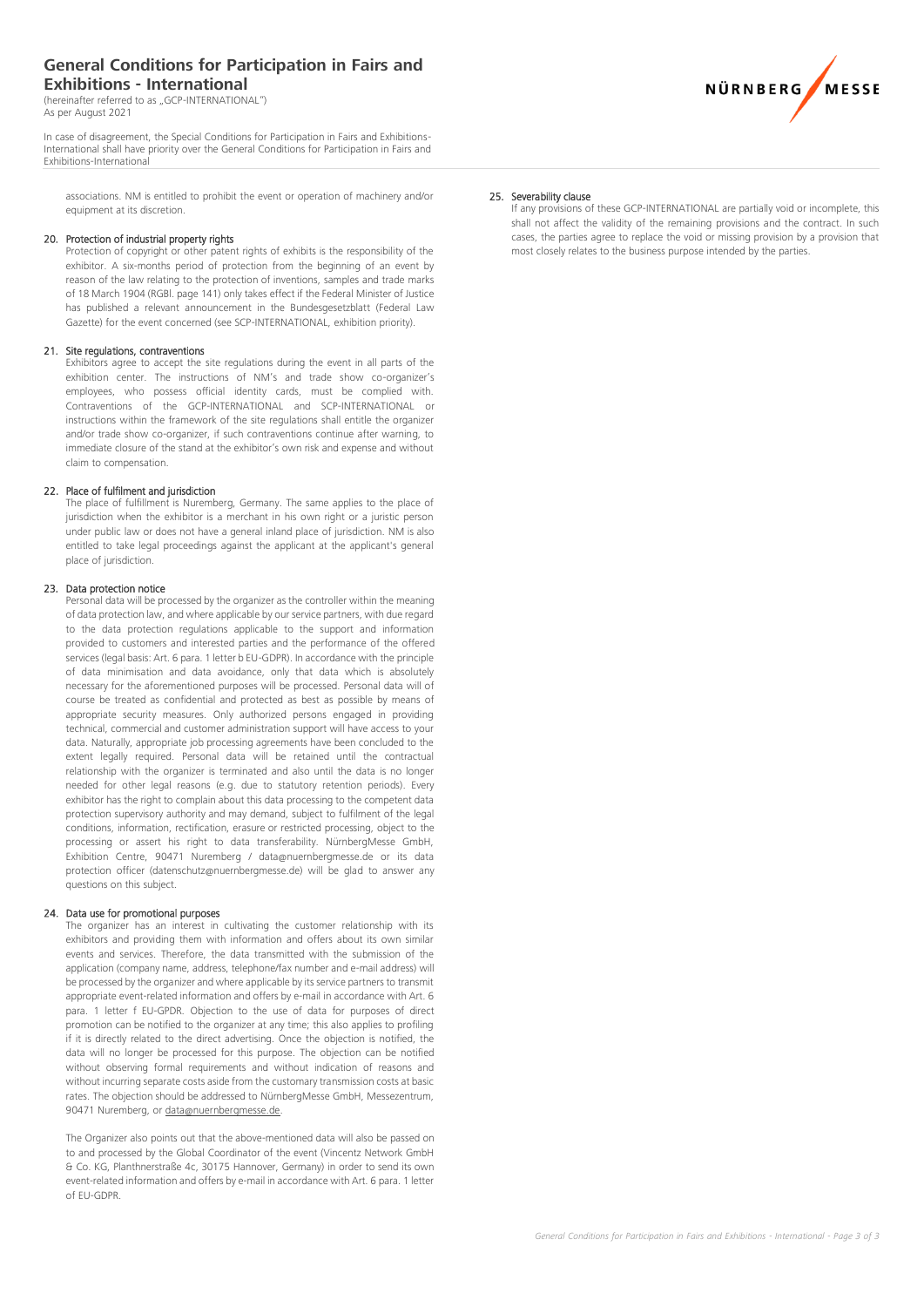## **Special Conditions for Participation in Fairs and Exhibitions - International**

(hereinafter referred to as ...SCP-INTERNATIONAL") As per August 2021



1. Contract Partner

NürnbergMesse GmbH Messezentrum 90471 Nuremberg, Germany T +49 9 11 86 06-0 F +49 9 11 86 06-86 94 www.nuernbergmesse.de CEOs: Dr. Roland Fleck, Peter Ottmann Registration Number HRB 761 Nürnberg Chairman of the Supervisory Board: Albert Füracker, MdL Bayerischer Staatsminister der Finanzen und für Heimat Bavarian State Minister of Finance and Regional Identity (hereinafter referred to as "NM")

NM acts either as the organizer or the trade show co-organizer of the trade shows or "exhibitions" (hereinafter referred to as "event") that are held outside of the Federal Republic of Germany. Companies intending to participate in the event are hereinafter referred to as "exhibitor".

#### Contractual terms

The terms for participation in any event consist of the GENERAL CONDITIONS FOR PARTICPATION IN FAIRS AND EXHIBITIONS-INTERNATIONAL (hereinafter referred to as "GCP-INTERNATIONAL"), these SCP-INTERNATIONAL, the exhibitor manual provided by NM and the co-organizer and all technical conditions notified to the exhibitor before the event begins. If organizer provides additional exhibition services through service partners, the general terms of business of the respective partner shall prevail over these SCP-INTERNATIONAL in case of discrepancies.

#### 3. Exhibitor manual, venue, duration, opening hours

NM may provide to the EXHIBITOR an exhibitor manual with all technical, organisational and venue information as well as order forms for obligatory and optional services. The manual and the service forms may be provided in hard copy, electronic version or download from the internet. The exhibitor must carefully read the manual. Rules, regulations and deadlines mentioned in the exhibitor manual are binding for all exhibitors.

The exact address of the venue, event dates and opening hours as well as move-in, assembly and dismantling period will be communicated to the exhibitor in the exhibitor manual.

#### 4. Exhibitors and approved exhibition goods

Admissible as exhibitors are: manufacturers, importers, wholesalers, representatives and publishers, domestic and foreign, offering only those products and services that can be assigned to the product groups provided. All exhibition goods must be described in detail in the application. Products (copies, counterfeits, etc.) that violate the regulations for the protection of industrial property rights in Germany are not admitted. Orders only may be taken at the event, individual sales with exchange of money are strictly prohibited.

#### 5. Labour, food and beverages

Exhibitors must comply with union work rules and use union labor, where applicable. Food and/or beverages may only be supplied by exhibitor with the prior written consent of NM or the trade show co-organizer. Alcoholic beverages are forbidden without the express written consent of NM.

#### 6. Participation fees

The participation fees for rental of exhibition space (stand rental fees) are binding as stipulated on the application form. NM reserves the right to charge prime locations, surcharges for open sides of the stands, registration fees or charges per registered co-exhibiting company. In these cases these charge are clearly stipulated on the application form. NM reserves the right to apply a minimum of net space to be ordered by each exhibitor.

Participation Fees and other charges may be invoiced EUR or locally applied currency. All net charges are subject to governmental, regional or local taxes or duties as in effect in the country of event venue.

Exhibitor shall be solely responsible for obtaining any necessary tax identification numbers and any licenses, permits or approvals required under any laws or regulations applicable to the event and for paying all taxes (including all sales taxes), license fees, use fees, or other fees, charges, levies or penalties that may become due to any governmental authority in connection with its participation in the event.

#### Fees in case of withdrawal of application / cancellation of part of stand space

7.1 If the exhibitor withdraws his application, cancels part of the stand space or does not participate in the event, NM shall be entitled to use the hired stand space or the cancelled part of the space for other purposes or to re-let the space to third parties.

7.2 Provided that the exhibitor has no mandatory rights at law to withdraw or terminate, upon any cancellation or partial cancellation after the confirmation of admission, the exhibitor shall be obliged to pay a cancellation fee as follows:

in case of cancellation up to 90 days before the start of the event, 50% of the agreed rental,

in case of cancellation up to 30 days before the start of the event, 80% of the agreed rental or,

in case of cancellation 29 days or less before the start of the event, the full amount of the agreed rental for the cancelled stand space.

- 7.3 In the case of a measure pursuant to section 3.2 of the GCP-INTERANTIONAL, the cancellation period shall be based on the original stand space confirmation issued prior to the measure pursuant to section 3.2 of the GCP-INTERNATIONAL.
- 7.4 In the above cases, the exhibitor shall retain the right to prove that, as a result of the cancellation, partial cancellation or non-participation, NM has in fact, in a manner not taken into account in the above, saved on costs and expenses and has thereby benefited as a result.

Insofar as any other spaces are still available for the event, the exhibitor may not generally "CLAIM" that NM has benefited from re-letting the stand space or part of it or using it for other purposes, especially in terms of any rental obtained.

In addition to the above and provided that NM has no mandatory rights at law to withdraw or terminate, upon any cancellation or partial cancellation after the confirmation of admission, the exhibitor shall be obliged to pay an administrative fee of 20% of the rental, but at least € 750.

- 7.5 In case of a reduction of stand space without a cancellation fee after receipt of the stand space confirmation, the cancellation fee will be based on the originally calculated stand rent as agreed before the reduction.
- 7.6 The provisions of Article 7.2 also apply for co-exhibitors with respect to the additional fee to be paid by them in accordance with Article 5.1 of the GCP-International.

#### 8. Complete rental stand

For the event, NM can offer complete rental stands as specified in the application form. All charges of complete rentals stands are calculated per m² of stand space (rounded up to the nearest full m²), in addition to rental charge for stand space in exhibition halls. NM is responsible for assembling and dismantling these complete rental stands. The complete rental stand, its fittings and included furniture may not be pasted over, nailed, painted or damaged in any way. The exhibitor is liable for damage done during the rental period and will be charged with the costs. All pictures shown in the application form or the exhibitor manual are exemplary pictures.

#### 9. Payment conditions

Invoices are payable in full according to dates for payment as mentioned in the invoice. All payments are to be made in the currency shown in the invoice, without charges, quoting invoice number.

If the exhibitor enters a different invoice address on the application form, he authorizes the stated person/company to receive the invoice and other payment requests. This does not exempt the exhibitor from his obligation to pay. For subsequent changes to the invoice address for which the exhibitor is responsible, NM may charge a processing fee of EUR 50 plus VAT at the statutory rate.

The exhibitor is not entitled to convert at his own initiative the invoiced amount into any other currency for bank transfer. If for any reason, a conversion into another currency becomes necessary, the exhibitor shall contact NM who will then advise the applicable exchange rate. An entitlement to occupy the allocated stand space exists only after payment of invoices in full. The exhibitor is to provide proof of payment.

#### 10. Insurance

Exhibitors are obliged to make their own adequate insurance arrangements. Insurance for exhibitors (transport and duration of

event) is advisable and can be arranged through a collective insurance contract taken out by NM. Additional and detailed information can be found in the exhibitor manual.

#### 11. Changes, force majeure

NM and any trade show co-organizer shall not be liable for delay or failure of performance caused by an act of God; action by any governmental or quasigovernmental entity; fire, flood or other disaster; public enemy; insurrection; riot; explosion; embargo; terrorist attacks; strikes whether legal or illegal; labor or material shortage; work slowdown; transportation interruption of any kind; authority of law; the building being destroyed or substantially damaged; or any other cause or circumstance beyond their control.

#### 12. Limitation of liability

Aberrant from paragraph 19 of the GCP–INTERNATIONAL the exhibitor agrees to make no claim for any reason whatsoever, including negligence, against NM and any trade show co-organizer and their respective members or owners and affiliates and official exhibit service contractors and security services (all of the foregoing, collectively, "SHOW PROVIDERS") and each of their respective officers, directors, officials, agents, employees, contractors and representatives (collectively, "REPRESENTATIVES") for loss, theft, damage or destruction of property, nor for any injury to exhibitor or its employees while Representatives in connection with the exhibition.